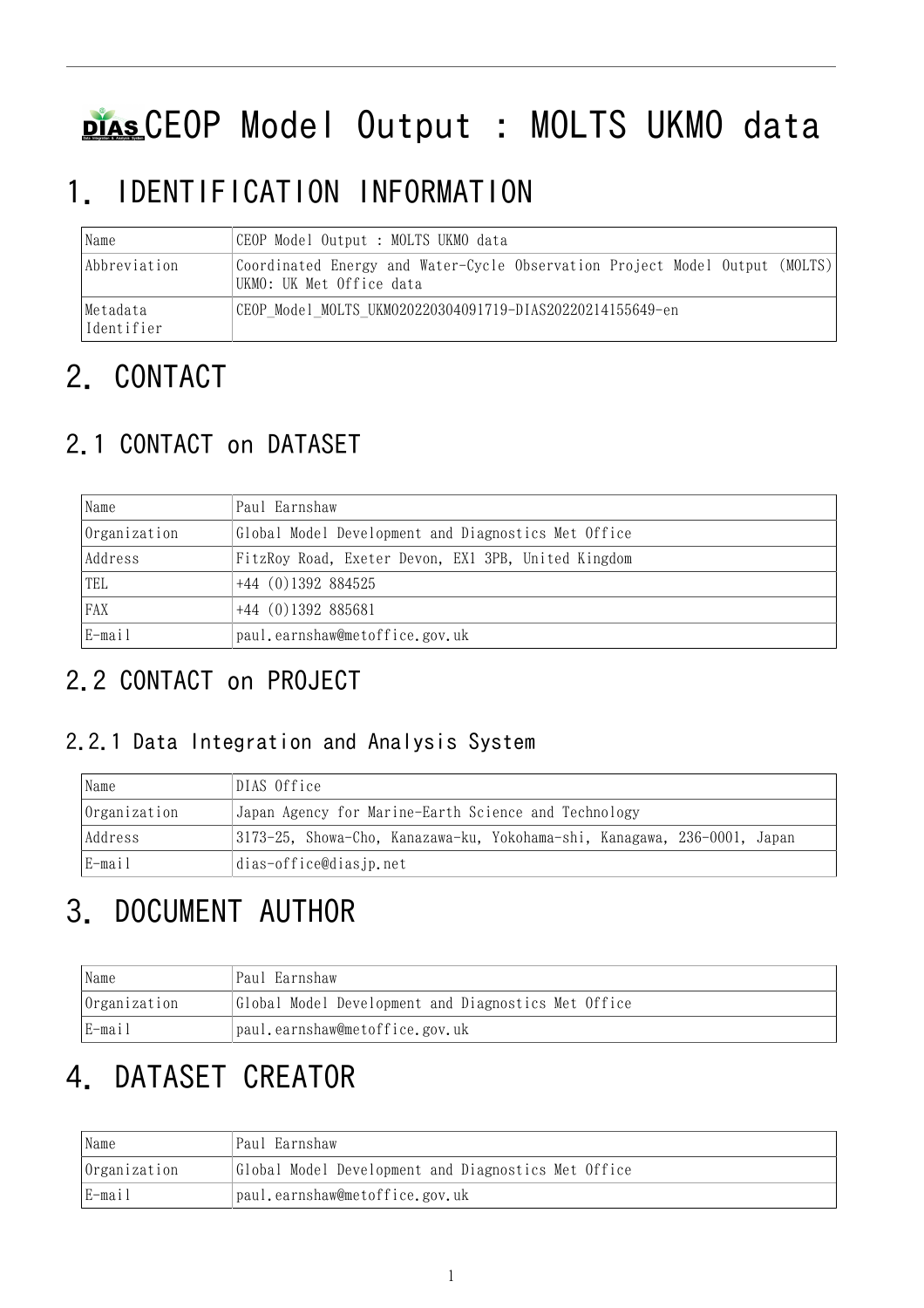## 5. DATE OF THIS DOCUMENT

2022-03-04

## 6. DATE OF DATASET

publication : 2010-04-10

## 7. DATASET OVERVIEW

### 7.1 Abstract

Ten operational Numerical Weather Prediction (NWP) and two data assimilation centers are currently contributing analysis/assimilation and forecast model products from global and regional NWP suites, including both operational and reanalysis systems to this component of CEOP. The contributing centers include:

BoM: Bureau of Meteorology

CPTEC: Centro de Previsao de Tempo e Estudos Climaticos

ECMWF: European Centre for Medium-Range Weather Forecasts

ECPC: Experimental Climate Prediction Center

EMC: EPSON Meteo Center (Centro EPSON Meteo)

GLDAS: Global Land Data Assimilation System

GMAO: NASA Global Modeling and Assimilation Office

JMA: Japan Meteorological Agency

MSC: Meteorological Service Canada

NCEP: National Centers for Environmental Prediction

NCMRWF: National Center for Medium Range Weather Forecasting

UKMO: UK Met Office

The Max-Planck Institute for Meteorology (MPIM) in coordination with the ICSU World Data Center for Climate (WDCC) in Hamburg, Germany was designated as the CEOP model output archive center. The WDCC is administered by the Model and Data Group (M&D) at MPIM and the German Climate Computing Center (DKRZ).

To assist with the organization of this activity during the Coordinated Enhanced Observing Period ('CEOP'), a Model Output Management Document was drafted as a guide for the participating centers to use in setting up their processes for meeting their commitments to 'CEOP'. The Guidance Document addressed the two issues of (1) the model output variables requested by 'CEOP' and (2) the two types of requested model output, namely global gridded (in GRIB format) and site-specific Model Output Location Time Series (MOLTS) at each of the 'CEOP' Reference Sites.

A new version of the Guidance Document will be compiled that clarifies what model output data will be generated by the NWP Centers and Groups contributing to the model output component of Coordinated Energy and Water Cycle Observations Project (CEOP) and how they will interface/transfer the data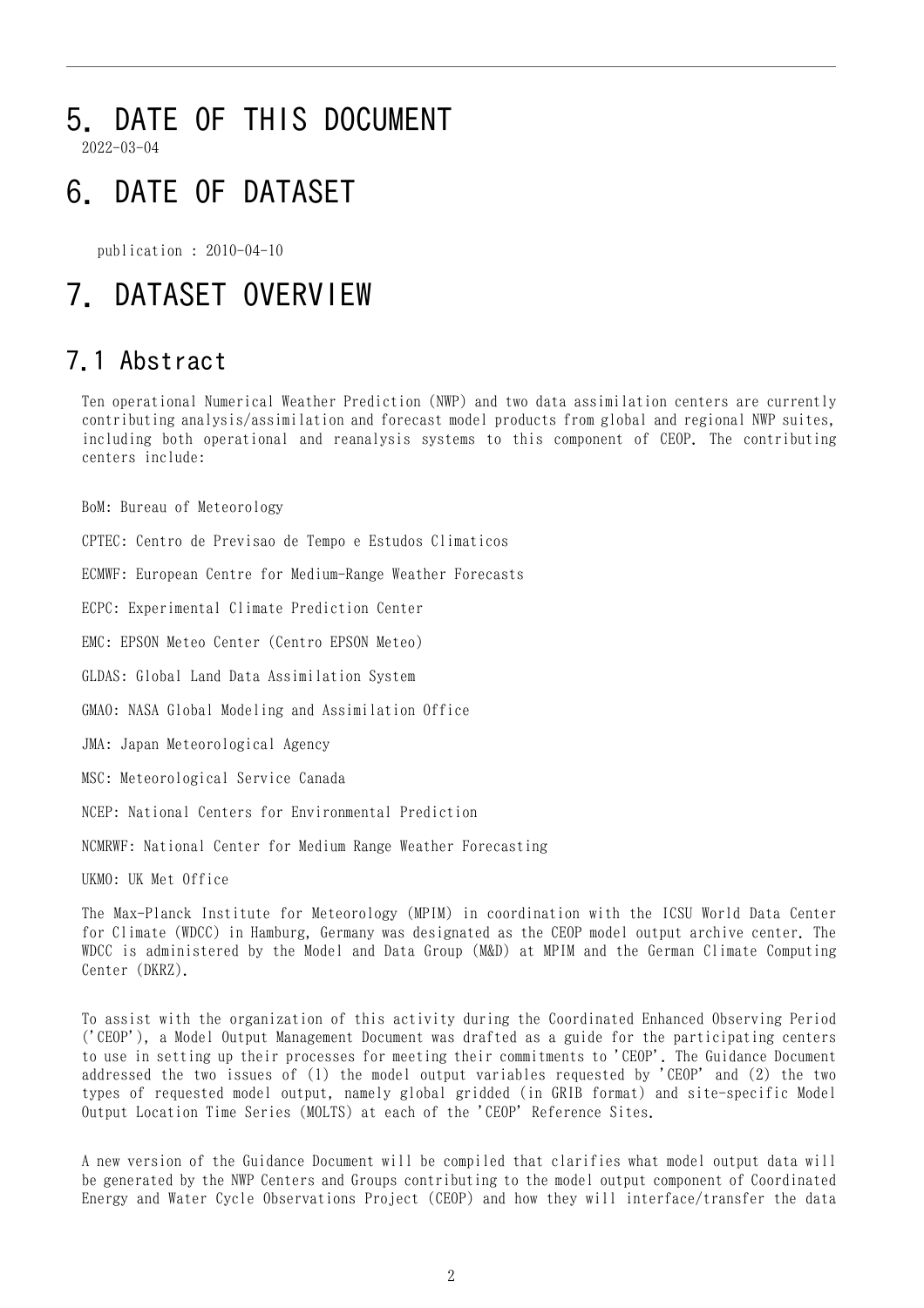that will be handled and retained at the WDCC. The issues covered in the document will include: (1) global versus regional products; (2) desired assimilation output; Interval and length of freerunning forecasts; (3) Operational versus reanalysis data; (4) the CEOP schedule/archive periods; (5) the number and locations of MOLTS sites; and (6) the homogenizing of the model output and metadata formats (i.e. standard parameters).

Results up to this point in the CEOP model output generation effort make it clear that the transfer aspect of the data handling effort has been progressing well. Data from all twelve Centers participating in CEOP have been received at the data archive center and has either been placed into the database at the Hamburg facility, or is in the process of being entered into the database. The current data holdings in the MPIM archive can be viewed http://www.mad.zmaw.de/fileadmin/extern/ wdc/ceop/Data\_timeline\_L\_12.pdf.

## 7.2 Topic Category(ISO19139)

climatologyMeteorologyAtmosphere

### 7.3 Temporal Extent

| Begin Date                  | $ 01 - 00T - 2002 $ |
|-----------------------------|---------------------|
| End Date                    | 31-DEC-2004         |
| Temporal<br>Characteristics | 3hourly             |

## 7.4 Geographic Bounding Box

| North<br>latitude      | bound $71.62$  |
|------------------------|----------------|
| West<br>longitude      | bound $148.15$ |
| Eastbound<br>longitude | $-156.62$      |
| South<br>latitude      | bound $-35.66$ |

### 7.5 Grid

### 7.6 Geographic Description

### 7.7 Keywords

#### 7.7.1 Keywords on Dataset

| Keyword Type | Keyword | Keyword<br>Name | thesaurus |
|--------------|---------|-----------------|-----------|
| theme        | Climate | GEOSS           |           |

#### 7.7.2 Keywords on Project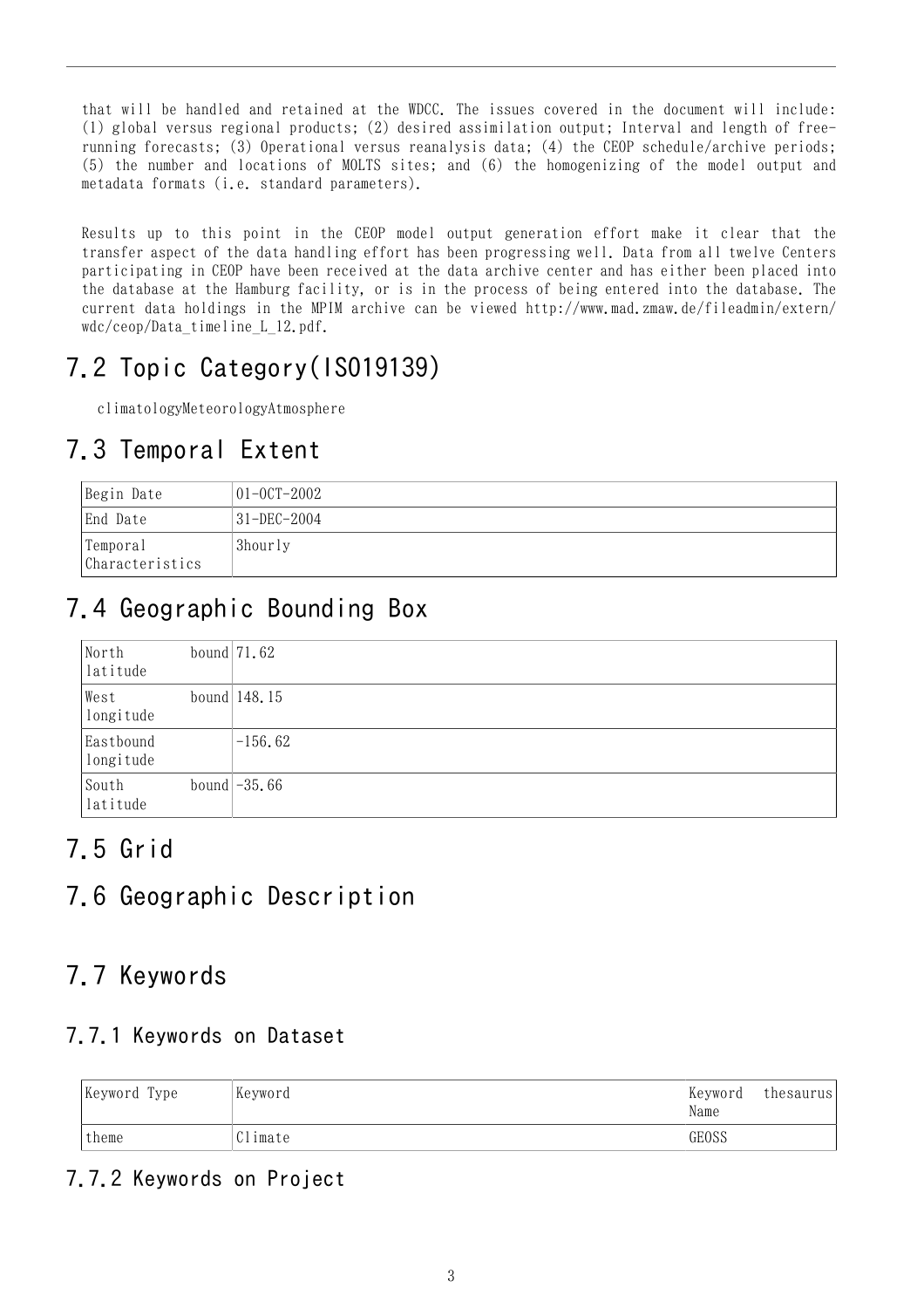#### 7.7.2.1 Data Integration and Analysis System

| Keyword Type | Kevword                                          | Kevword <br>thesaurus<br>Name |
|--------------|--------------------------------------------------|-------------------------------|
| theme        | $DIAS$ ><br>Data Integration and Analysis System | No Dictionary                 |

#### 7.8 Online Resource

NCEP (Global Forecast System) : for the period from 1200 UTC, 01 Dec 2002 through 0600 UTC, 31 May 2005 : [http://www.eol.ucar.edu/http://www.eol.ucar.edu/projects/ceop/dm/model/ukmo/](http://www.eol.ucar.edu/http://www.eol.ucar.edu/projects/ceop/dm/model/ukmo/UKMO_molts_locations_new.xls) UKMO molts locations new.xls

CEOP Distributed Data Integration System : [http://jaxa.ceos.org/wtf\\_ceop/](http://jaxa.ceos.org/wtf_ceop/)

CEOP Centralized Data Integration System : [http://monsoon.t.u-tokyo.ac.jp/ceop-dc/ceop-dc\\_top.htm](http://monsoon.t.u-tokyo.ac.jp/ceop-dc/ceop-dc_top.htm)

GCMD CEOP Portal : <http://gcmd.gsfc.nasa.gov/KeywordSearch/Home.do?Portal=ceop&MetadataType=0>

CEOP Model Data Gateway : <http://www.mad.zmaw.de/projects-at-md/ceop/>

file download : <https://data.diasjp.net/dl/storages/filelist/dataset:29>

#### 7.9 Data Environmental Information

### 7.10 Distribution Information

| name         | version           | $\mathbf{a}$ .<br>specification |
|--------------|-------------------|---------------------------------|
| <b>ASCII</b> | information<br>n0 |                                 |

## 8. DATA PROCESSING

## 9. DATA REMARKS

## 10. DATA POLICY

#### 10.1 Data Policy by the Data Provider

1. No financial implications are involved for the CEOP reference site data exchange.

2. Commercial use and exploitation of CEOP reference site data is prohibited.

3. Any re-export or transfer of the original data received from the CDA archive to a third party is prohibited.

4. The origin of CEOP reference site data being used for publication of scientific results must be acknowledged and referenced in the publication.

5. CEOP reference site data users are strongly encouraged to establish direct contact with data providers for complete interpretation and analysis of data for publication purposes.

6. Co-authorship of data users and CEOP reference site Principle Investigators on papers making extensive use of CEOP data is justifiable and highly recommended.